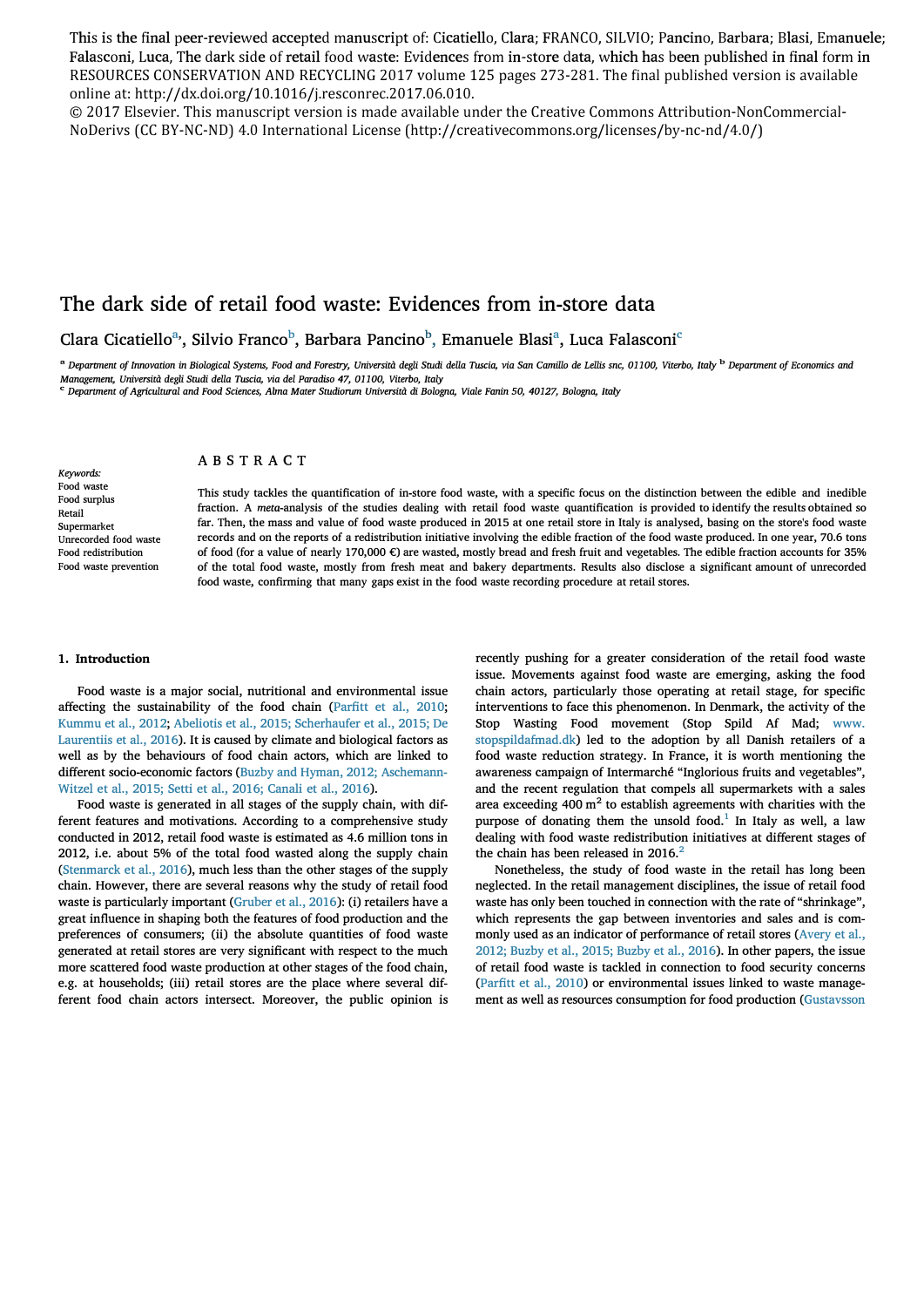and Stage, 2011; Beretta et al., 2013). It is only very recently that the literature dealing with the actual quantification of food waste at the retail stage have started flourishing.

The first studies dealing with the quantification of food waste at retail stores have been conducted in Sweden (Gustavsson and Stage, 2011; Eriksson et al., 2012). The interest on retail food waste has rapidly increased as some studies suggested that, contrarily to what happens in other steps of the chain, a significant share of the products considered unsalable by the retailers (e.g. products approaching the expirations date or bearing minor packaging defects) is stili perfectly suitable for human consumption. Such products can be re-used, e.g. by redistribution initiatives targeting to the people in need (Segrè et al., 2009; Lebersorger and Schneider, 2014; Cicatiello et al., 2016; Garrone et al., 2014b; Aiello et al., 2014), or offered to customers at a reduced price, with interesting and stili under-investigated implications on the amount of food waste produced (Aschemann-Witzel et al., 2015). The incidence of edible items over the total food waste produced in the retail is stili unknown, although some redistribution initiatives operating in Italy suggest that it can reach up to 60 tons of food per store each year (Segrè et al., 2009). This means that at the retail stage the real extent of "food waste", i.e. the amount of products discarded from the chain that become unfit for human consumption (Papargyropoulou et al., 2014), may be much lower than expected.

Moving from this state of the art, in this paper we aim to investigate the quantity and quality of food waste in retail stores, with a specific focus on the distinction between the edible and inedible fraction. To this purpose, we first examine, through a meta-analysis, the studies dealing with retail food waste quantification published so far; then, we analyse in-store food waste data retrieved for one year in one Italian outlet.

### **2. Meta-analysis of studies on retail food waste quantification**

The generation of food waste in the retail is linked to food stocks management practices as well as to the purchasing behaviour of the customers (Gustavsson et al., 2011; Gunders, 2012). Food items can be discarded due to damaged packaging linked to improper stock management (Parfitt et al., 2010) or to technical malfunctions during the storage (Ziegler and Floros, 2011; Choudhury, 2006). Overstocking linked to the difficulty in predicting the number of products purchased by the customers is also reported as a possible cause of food waste in the retail (Stuart, 2009; Gunders, 2012), although take-back agreements with suppliers may hide part of such waste (Eriksson et al., 2017). Customer behaviours and preferences at the store are a strong driver of food waste generation (Gunders, 2012; Gustavsson et al., 2011; Parfitt et al., 2010; Stuart, 2009): sub-standard products are often rejected by consumers, therefore they are very likely to remain unsold and be wasted; the waste of holyday foods is also very common, as their purchase is concentrated in a limited period. In generai, ali these behaviours depend on a range of personal and social factors, which may also include the features of the shopping environment, i.e. the experience that the store is able to provide to customers (Cicatiello et al., 2015).

Investigating the extent of food waste in the retail is a complex task, as the way discarded food is registered depends on the retailers' internal organization and on the influences of local policies (Parfitt et al., 2010). With the aim of providing a synthesis of the methodologies and main results of the empirical studies tackling retail food waste quantification, we carried out a meta-analysis of the available papers indexed in Scopus. Namely, we selected ali the documents where the keywords "food waste" OR "food loss" appeared in the title, abstract or keywords in combination with "retail" OR "supermarket". Out of 121 resulting documents, only the 86 journal articles were considered. Their abstracts were screened to check whether in each paper an actual quantification

of retail food waste was performed, as this is the focus of our research. Table 1 reports the list of the 16 papers selected according to this criteria, as well as the following information for each of them: main focus of the paper, country where the food waste quantification was carried out, type of case study, type and source of data used in the study, food categories concerned, main results on the assessment of retail food waste.

Seven articles refer to studies conducted in Sweden. Indeed, the Nordic countries are those where the knowledge on retail food waste is most developed, also thanks to some reports of projects and national initiatives published in grey literature (e.g. Stenmark et al., 2011; Hanssen and Møller, 2013).

Some of these studies have a very broad objective (e.g. to study the total extent of food waste along the food chain), so that the data reported on retail food waste only represent a minor part of the results. Secondary data at the country level was used in Ju et al. (2017), Buzby and Hyman (2012) and Love et al. (2015), while qualitative data were collected in Mena et al. (2011). Twelve studies involved quantitative data retrieval on food waste at stores (although five of them refer to the same project, developed in Sweden on 6 stores), mostly relying on data collected through the regular waste recording process of the stores. This process, which has a key role in providing data on the extent of food waste at stores, typically entails a daily collection of the unsaleable food items, whose bar code is electronically recorded by the staff, thus generating a database by item.

Among the several product categories analysed in the literature, fruit and vegetables, dairy products, meat and bread show a higher waste. Namely, the waste of bread has an incidence of up to 6-7% with respect to the quantity delivered by suppliers (Mena et al., 2011; Gustavsson and Stage, 2011; Lebersorger and Schneider, 2014), and represents the largest fraction of the total food waste (Brancoli et al., 2017; Cicatiello et al., 2016), although this data may be biased by the extent of returns to supplier, which are not accounted in the stores' food waste records (Eriksson et al., 2017). For fruit and vegetables, different figures are reported in the literature (3-7% in Mena et al., 2011; up to 6%, depending on the type of vegetables, in Gustavsson and Stage, 2011; 4.3% in Eriksson et al., 2012; 8--9% in Beretta et al., 2013), but most studies do not consider take-back agreements, so these figures may be underestimated (Eriksson et al., 2017).

Eriksson et al. (2014) demonstrated that waste is higher for organic than for conventional products, suggesting that the rate of waste is closely linked to the sales and turnover of the different retail departments. In the few studies where the extent of waste was studied in stores of different dimension, small stores were found to produce more food waste than large stores (Gustavsson and Stage, 2011; Beretta et al., 2013).

Concerning the characteristics of retail food waste and its potential uses, several studies suggest that some of the food discarded at the retail stage may stili be fit for human consumption. Indeed, most causes of food waste do not imply that food is no longer edible, e.g. when food items are discarded because they are approaching the expiration date, have little damages on the packaging, or are visually imperfect (Cicatiello et al., 2016). Aschemann-Witzel et al. (2015) refers at these products as "suboptimal". Such items may be reused for human consumption, by sale at a reduced price (Aschemann-Witzel et al., 2015) or redistribution for social purposes (Falasconi et al., 2015; Segrè et al., 2009; Alexander and Smaje, 2008; Cicatiello et al., 2016). This means that only part of the total food products discarded at the retail stage the "food surplus", according to the framework provided by Papargyropoulou et al. (2014) - can be considered a waste, because it becomes unfit for human consumption (Papargyropoulou et al., 2014).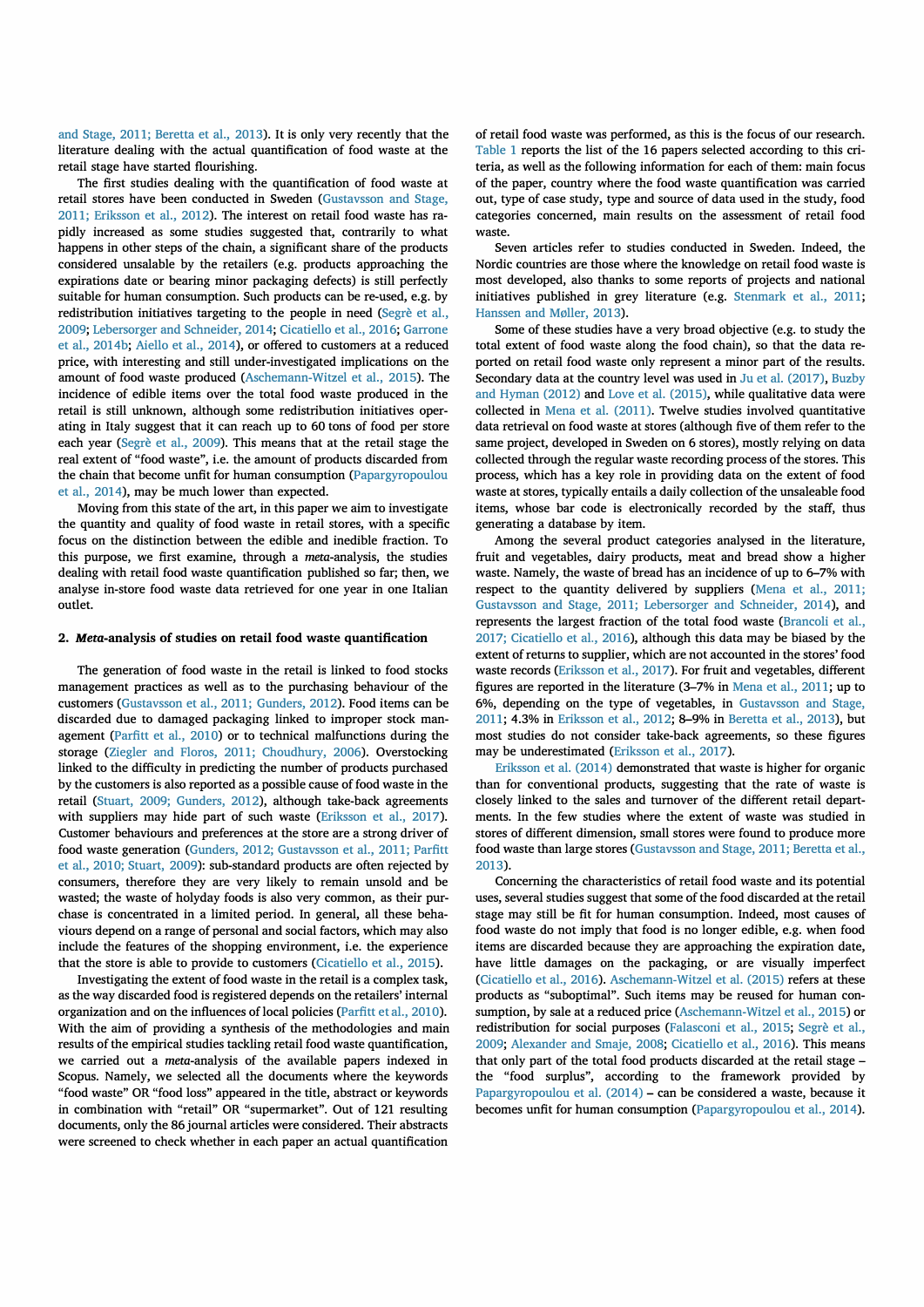### **Table 1**

**Meta-analysis of articles dealing with retail food waste assessment.** 

| Article                                 | Focus of the paper                                                                        | Country          | Case study                                         |                                                                                                   | Type of data on retail Source of data on retail                                                                                  | Food categories                                                                     | Retail food waste                                                                                                                  | <b>Notes</b>                                                                                                                   |
|-----------------------------------------|-------------------------------------------------------------------------------------------|------------------|----------------------------------------------------|---------------------------------------------------------------------------------------------------|----------------------------------------------------------------------------------------------------------------------------------|-------------------------------------------------------------------------------------|------------------------------------------------------------------------------------------------------------------------------------|--------------------------------------------------------------------------------------------------------------------------------|
| Brancoli et al.<br>(2017)               | Life cycle assessment of<br>supermarket food waste                                        | Sweden           | 1 smkt $410 \text{ m}^2$                           | Mass of food waste<br>fractions                                                                   | Waste records based on bar-<br>code and manual recording                                                                         | Bread, vegetables, fruit,<br>pastry, meat, ready meals,<br>dairy                    | 22.5 ton per year (30% bread,<br>15% vegetables)                                                                                   |                                                                                                                                |
| Eriksson et al.<br>(2017)               | Role of take-back<br>agreements in the<br>generation of food waste                        | Sweden           | 6 smkt, same chain,<br>2300 to 4900 sqm            | Mass of unsold and<br>returned products                                                           | Store waste records; data<br>from suppliers; interviews                                                                          | Bread, fruit & vegetables,<br>milk                                                  | 3.6% of fruit & vegetables was<br>returned; 1.1% wasted in store.<br>Returns of bread vary among<br>stores, may be over 50%        |                                                                                                                                |
| Ju et al. (2017)                        | To calculate food loss<br>rated at the different step<br>of the food chain                | Japan            | Food supply chain                                  | Breakdown of<br>domestic net food<br>supply for steps of the<br>food chain                        | Japanese Food Balance<br>Sheet; data from Japanese<br>Ministry of Agriculture                                                    | All                                                                                 | Out of total retail food waste,<br>23% is of dairy products, 15%<br>vegetables; 15% grains                                         | Food loss rates only refer to the<br>edible parts of products.<br>Inedible parts are estimated<br>and subtracted.              |
| Cicatiello et al.<br>(2016)             | Environmental, social and<br>economic impact of retail<br>food waste                      | Italy            | 1 smkt 5300 sqm                                    | Weight and value of<br>edible fraction of food<br>waste                                           | Transport records on edible<br>food waste donated to<br>charity within a food<br>redistribution initiative                       | 12 food categories including<br>fruit, vegetables, bread,<br>dairy, meat, groceries | 23.5 ton (70% bread), 46,000 €<br>per year, in one smkt                                                                            | Results are an underestimation<br>of the total food waste, as they<br>only concern the edible fraction<br>donated to a charity |
| Eriksson et al.<br>(2016)               | Potential reduction in<br>food waste with reduced<br>storage temperature                  | Sweden           | 6 smkt, same chain,<br>2300 to 4900 sqm            | Mass and cost of<br>unsold food products                                                          | Waste records based on bar-<br>code                                                                                              | departments                                                                         | Dairy, cheese, deli and meat 16-30% food waste reduction<br>when storage temperature is<br>decreased to 2 °C                       | The paper only reports% of<br>food waste reduction with<br>decreased storage temperature                                       |
| Scholz et al.<br>(2015)                 | GHG emissions linked to<br>retail food waste                                              | Sweden           | 6 smkt, same chain,<br>2300 to 4900 sqm            | Data of food products<br>sold or wasted at retail<br>level                                        | Waste records based on bar-<br>code                                                                                              | Meat, deli, cheese, dairy and<br>fruit & vegetable<br>departments                   | 1570 ton in 3 years, in 6 smkt,<br>corresponding to 2500 ton CO <sub>2</sub> e                                                     |                                                                                                                                |
| Buzby et al.<br>(2015)                  | Estimate of food losses of<br>US supermarkets basing<br>on shrink data                    | USA              | 2900 stores<br>belonging to 5 chains               | Weekly shipment and<br>sales of each food item                                                    | Data on Nielsen Perishables<br>Group                                                                                             | 24 fresh fruits and 31 fresh<br>vegetables                                          | Average shrinks 12–13% of fresh –<br>fruits; 11% of fresh vegetables                                                               |                                                                                                                                |
| Love et al.<br>(2015)                   | <b>Estimate seafood losses</b><br>along the supply chain                                  | <b>USA</b>       | National seafood<br>supply chain                   | 5-year data on seafood<br>supply and loss                                                         | Review of national and<br>international reports                                                                                  | Fresh and frozen, canned,<br>cured seafood                                          | 0.15 million metric tons of<br>seafood in 5 years                                                                                  | The study does not provide<br>more specific data for the retail<br>stage of the supply chain                                   |
| Eriksson et al.<br>(2014)               | Waste of organic vs.<br>conventional animal<br>products                                   | Sweden           | 6 smkt, same chain,<br>2300 to 4900 sqm            | Pre-store (rejections)<br>and in-store food<br>waste                                              | Waste records based on bar-<br>code                                                                                              | Fresh meat, deli, dairy and<br>cheese departments                                   | Average waste 0.56% for<br>conventional and 0.70% for<br>organic products                                                          |                                                                                                                                |
| Lanfranchi et al.<br>(2014)             | To investigate the extent<br>of retail food waste and to<br>propose corrective<br>actions | Italy            | 13 smkt                                            | 5-year data on sales,<br>broken down by<br>department                                             | Sales records                                                                                                                    | 7 dept. including<br>fruit & vegetables, dairy,<br>meat, frozen foods               | 0.31-0.52% incidence of food<br>waste on turnover                                                                                  | The paper also reports the<br>absolute values (kg) of waste<br>for some dept., but no total                                    |
| Lebersorger and<br>Schnei-der<br>(2014) | To quantify food loss<br>rates in the retail and<br>analyse reasons                       | Austria          | 612 retail outlets                                 | 3-year data on food<br>waste records                                                              | Waste records provided by<br>one retailer                                                                                        | Fruit & vegetables,<br>bread & pastry, dairy<br>products                            | Food loss rates (with respect to<br>sales): 1.14% for dairy products,<br>3.99% for bread & pastry, 4.19%<br>for fruit & vegetables |                                                                                                                                |
| Beretta et al.<br>(2013)                | To quantify food loss in<br>Switzerland across the<br>entire food value chain             | Switzer-<br>land | 3 smkt chains, 1<br>logistic centre, 5<br>bakeries | Quota of food loss as<br>declared by retailers                                                    | Data provided by the<br>retailers                                                                                                | 22 food categories including<br>fruit & vegetables, cereals,<br>dairy, meat, fish   | Average 2.2% losses, higher in<br>small shops, for rare and<br>perishable products                                                 |                                                                                                                                |
| <b>Buzby</b> and<br>Hyman<br>(2012)     | Extent of food loss and<br>waste in developed<br>countries                                | <b>USA</b>       | Whole country                                      | Loss estimates for each<br>single food products,<br>compared with retail<br>sales                 | Loss-Adjusted Food<br>Availability data for loss<br>estimates; retail sales to<br>evaluate food consumption                      | 200 individual food<br>products                                                     | 47,000 million \$, accounting for<br>9% of total losses, mostly<br>vegetables, dairy products, meat                                |                                                                                                                                |
| Eriksson et al.<br>(2012)               | Analysis of fresh fruit and Sweden<br>vegetables flows,<br>including food waste           |                  | 6 smkt, same chain,<br>2300-4900 sqm               | Mass data on pre-store<br>and in-store food<br>waste, unrecorded<br>food waste and total<br>sales | Waste records based on bar-<br>code; 2 weeks test to detect<br>unrecorded food waste; data<br>on sales mass                      | Fruit and vegetables                                                                | 4.3% of food delivered by the<br>supplier, mostly<br>fruit & vegetables                                                            |                                                                                                                                |
| Gustavsson and<br>Stage,<br>(2011)      | To study store-level waste Sweden<br>of horticultural products                            |                  | 9 retail stores of the<br>same chain               | Annual quantities of<br>waste and sales for<br>each type of food item<br>included in the study    | Survey questionnaire to store Fruit and vegetables<br>managers, who based their<br>answers on the data<br>retrieved in the daily |                                                                                     | 0.42%-6.25% of waste,<br>depending on type of product;<br>waste is higher in small stores                                          |                                                                                                                                |

*(continued on next page)*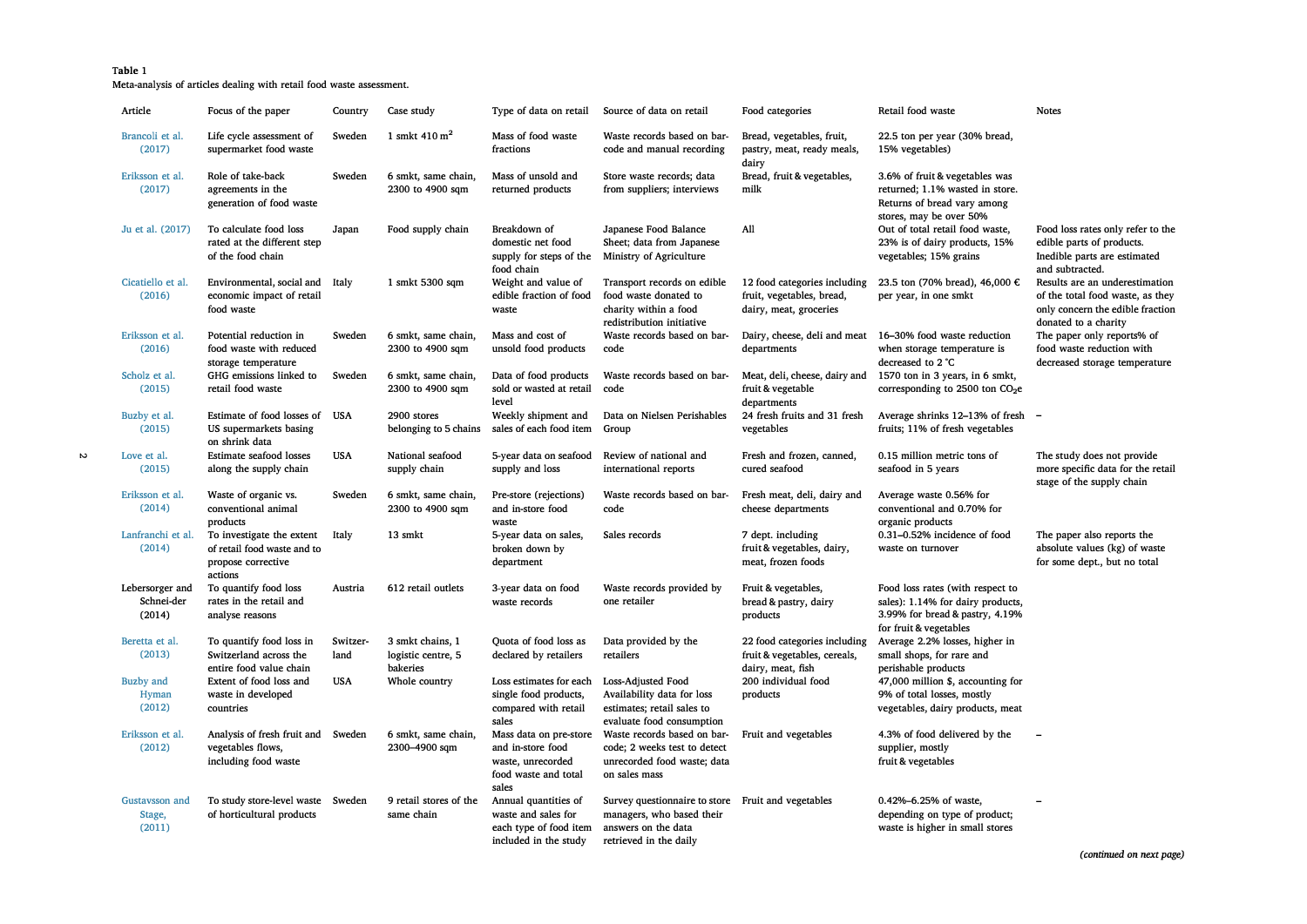| vrticle               | Focus of the paper                                                              | Country         | Case study               |                                                       | Type of data on retail Source of data on retail                                       | Food categories           | Retail food waste                                                                                                                                      | <b>Notes</b>                  |
|-----------------------|---------------------------------------------------------------------------------|-----------------|--------------------------|-------------------------------------------------------|---------------------------------------------------------------------------------------|---------------------------|--------------------------------------------------------------------------------------------------------------------------------------------------------|-------------------------------|
| (2011)<br>lena et al. | rupplier/retailer interface<br>To investigate the root<br>tuses of waste in the | UK and<br>Spain | Jualitative<br>ssessment | Shelf life, range and<br>destination of food<br>waste | managers (24 in UK, 19 in<br>43 interviews with retail<br>inventory routine<br>Spain) | 7 food categories divided | into ambient, chilled, frozen 3-7% for fruit & vegetables, fish; by the interviewees<br>Over 7% for bread, oils, beef;<br>oelow 3% for frozen products | Data are reported as declared |

able 1 (continued)

**Table 2 Timing of products discard according their best-before and use-by date.** 

| Type of product | Shelf life <sup>a</sup> | Timing of product discard <sup>b</sup> |
|-----------------|-------------------------|----------------------------------------|
| Fresh milk      | 6 days                  | 2 days                                 |
| Yogurt          | 3 weeks                 | 3 days                                 |
| Eggs            | 4 weeks                 | 6 days                                 |
| Würstel         | $1-2$ months            | 3 days                                 |
| <b>Butter</b>   | 2 months                | 3 days                                 |
| Soft cheese     | 2 months                | 3 days                                 |

**• Approximate shelf !ife period from production to expiration date.** 

**b** Before expiration date, according to the procedure applied at the case study store.

### **3. Methodology: analysing in-store food waste data**

In this study we analysed the food waste stream of one retail store in Italy, belonging to a major Italian retailer. The store is one of the 378 Italian hypermarkets (sales area  $> 4500 \text{ m}^2$ ); this channel currently represents about 15% of total food purchases in retail stores, with 12 billion  $\epsilon$  of sales volume<sup>3</sup> (Federdistribuzione, 2015).

Within the store, we focused on the food departments, which covered about 55% of the total sales area. Data on the waste produced by these departments was collected during the year 2015 by the store's staff following the usual waste recording routine, which was established several years before the study period. Every morning the staff screened the shelves and withdrew ali the products that had passed or were dose to their "best-before" or "use-by" date. Table 2 resumes the schedule followed by the staff to remove from the shelves the products with shorter shelf life, with respect to the indicated expiration date.

Products assumed by the staff to be unsaleable for other reasons, e.g. damaged packaging or blemished fruit and vegetables, were also removed from the shelves. The bar-code of the culled products was then recorded with a scanner before discarding. It should be noted that, despite this study was based on the analysis of a single retail store, the food waste recording process, as well as the schedule of discard of products approaching best-before and use-by dates, is a standard procedure of the over 1000 stores managed by the same retailer.

The information recorded during the daily process of products removal from the shelves made up a comprehensive database, where, for each item discarded at least once along the year, the following information were reported:

- store department (11 departments);
- food group;
- code of the item;
- brief description of the item;
- quantity discarded along the year (number of items for packaged products, kilograms for unpacked products);
- retail cost associated with the quantity discarded (calculated as the multiplication between the unit cost and the quantity).

For ali packed items, the net weight was deduced from the description and noted in a further column. This allowed to conduct elaborations on the mass of the food waste.

In accordance with Eriksson et al. (2012), this waste was defined as "recorded in-store waste".

At the time of the data collection, the same store was involved in a food redistribution initiative, established several years before the study, in partnership with a locai charity. Data on the food collected for redistribution was also gathered during the study period. The redistribution process was daily based: every morning, during the regular

**<sup>3</sup> In ltaly, out of 115.2 billion € of tota! sales volume, the market share of modem retail channels (hypermarkets, supermarkets, small retail stores, discount) is 73.1** %. **The remaining 26.** 9% **of food sales is shared among traditional grocery stores and street vendors (Federdistribuzione, 2015).**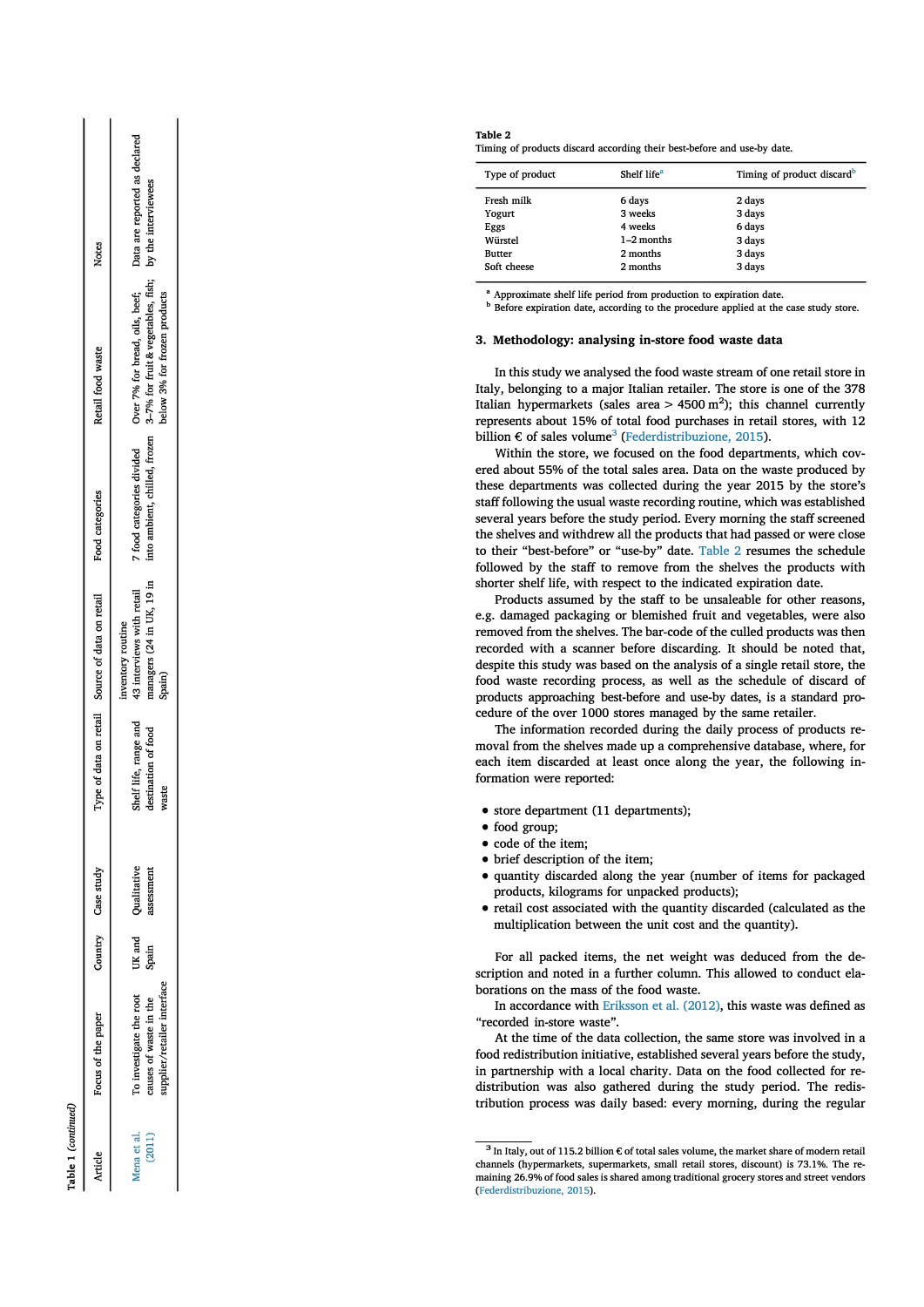

Fig. 1. Categories of food waste concerned by this study. **Source: authors' elaboration** 

**food waste recording routine, the edible food items were isolated from the rest of the culled products, recorded as donations and then picked**  up by volunteers of the charity. The data retrieval on the redistribution **process resulted in a second database, organized just as the first one, except that the records referred to the items donated. The items recorded in the second database constitute what we defined the "edible food waste". Indeed, before picking up the food donated, the volunteers of the charity were in charge of verifying that ali the items donated were perfectly fit for human consumption; only those deemed edible were then picked up and recorded as donations. The remaining items, that we called "inedible food waste", correspond to the food waste disposed by the store.** 

**In tota!, the database on recorded in-store food waste counted 10,662 items, whilst 1688 items were reported in the database focused on edible items.** 

**Fig. 1 provides an overview of the data considered in this study.**  Being  $A + B + C + D$  the total food waste generated in the store (re**ferred as "food surplus" in Papargyropoulou et al., 2014), through the**  database of "recorded in-store waste" we gathered data on the  $A + B$ **fraction, while the records on donations provided an assessment on ali edible items discarded from the store, marked as A** + **C in the figure. By crossing these information, we were able to recognize the mass and value of products falling under A, B and C food waste categories, for each department of the store.** 

**Namely, many edible items were recorded both in the first and in the second database: the first record occurred when they were considered unsaleable and thus removed from the shelf, the second when they were deemed edible and thus donated for the sake of the redis**tribution initiative. The overlapping among these two information **therefore allowed to calculate the incidence of edible items on the recorded food waste, therefore assessing the extent of the A section in** 



**Fig. 2. Value and weight of food waste by store department (year 2015). Source: autbors' elaboration** 

**Fig. 1. However, part of the items recorded as edible were not found in the in-store waste records; that is, some items were actually removed from sale without recording. This is because, as Eriksson et al. (2012) pointed out, the food waste recording routine may show gaps, especially in the departments offering unpacked products. Such items, discarded without being recorded as waste, are commonly referred as "unrecorded in-store waste" (C** + **D in Fig. 1). Comparing the two databases used in this study, we detected some donated (thus edible) items that had not been previously recorded as food waste. Therefore, we were able to assess the quantity and value of the unrecorded food waste fraction which was stili fit for human consumption (section C in Fig. 1). Instead, we could not gather any information about unrecorded items which were no longer fit for human consumption, thus not being suitable for donation (1).** 

# **4. Results**

**The food waste recorded at the store in the year 2015 accounted for 49 tons, corresponding to about 148,000 € in value.4 Additional 21.6 tons of unrecorded food waste were detected through the analysis of the**  data on the edible food collected for redistribution. The total in-store **waste concemed by this study was thus of 70.6 tons, for a value of nearly 170,000 €.** 

**In terms of weight, fruit and vegetables together with bakery pro**ducts represented about two-thirds of the total food wasted (Fig. 2). The **share of food waste value among the store departments was much more balanced, as the most wasted products were often those of lower value.**  Dairy products and groceries, despite the limited weight of the products **discarded, represented a large quota of the value of the food waste.** 

**The waste of fresh seafood was also found to be a huge cost for the store, especially compared with the very limited quantity discarded. On the contrary, most of the waste produced in the bakery department was made up of bread baked at the store; as the retail cost of this type of product was very low, the huge quantity wasted only accounted for the 13% of the tota! value of waste. It should be noted that the bakery department was the one where the highest quantity of unrecorded food waste was detected, namely concerning bread and pizza baked at the store. These items were usually not recorded as waste due to the accounting system of the store which considered them a discard of raw materials rather than of finished products.** 

**Looking at the data of the redistribution initiative, 24.6 tons of food waste were collected and reused for human consumption. Therefore, despite being no longer acceptable to the market, these products had neither lost their function nor their nutritional value.** 

**Table 3 reports the extent of edible food recorded in each department in terms of mass, together with the correspondent data on tota! food waste (recorded** + **unrecorded).** 

**The grocery department included packed pasta and rice, biscuits and other industriai bakery products. Liquids mainly referred to canned products, such as tornato sauce, canned vegetables, tuna and so on. In these two departments, the quantity of food waste produced was quite low with respect to other departments, and the incidence of the edible fraction was negligible. Instead, in the fruit and vegetables department, despite the waste was very relevant - 65 kg per day on average - the rate of redistribution was very low, as only 114 kg of fruit and vegetables were donated in 2015.** 

**In the fresh meat department, packed products were deemed unsaleable two days before the use-by date, following the standard procedure of discard applied at the store. This helped to reach a high rate of redistribution, very dose to 100%. This was instead not the case of other refrigerated items, such as those on sale at the prepared meat and dairy departments. In these departments, although the same timing of** 

<sup>&</sup>lt;sup>4</sup> The value of the food waste is calculated as the sum of the retail cost of the culled food items. Therefore, the market value of the same products is higher than this figure.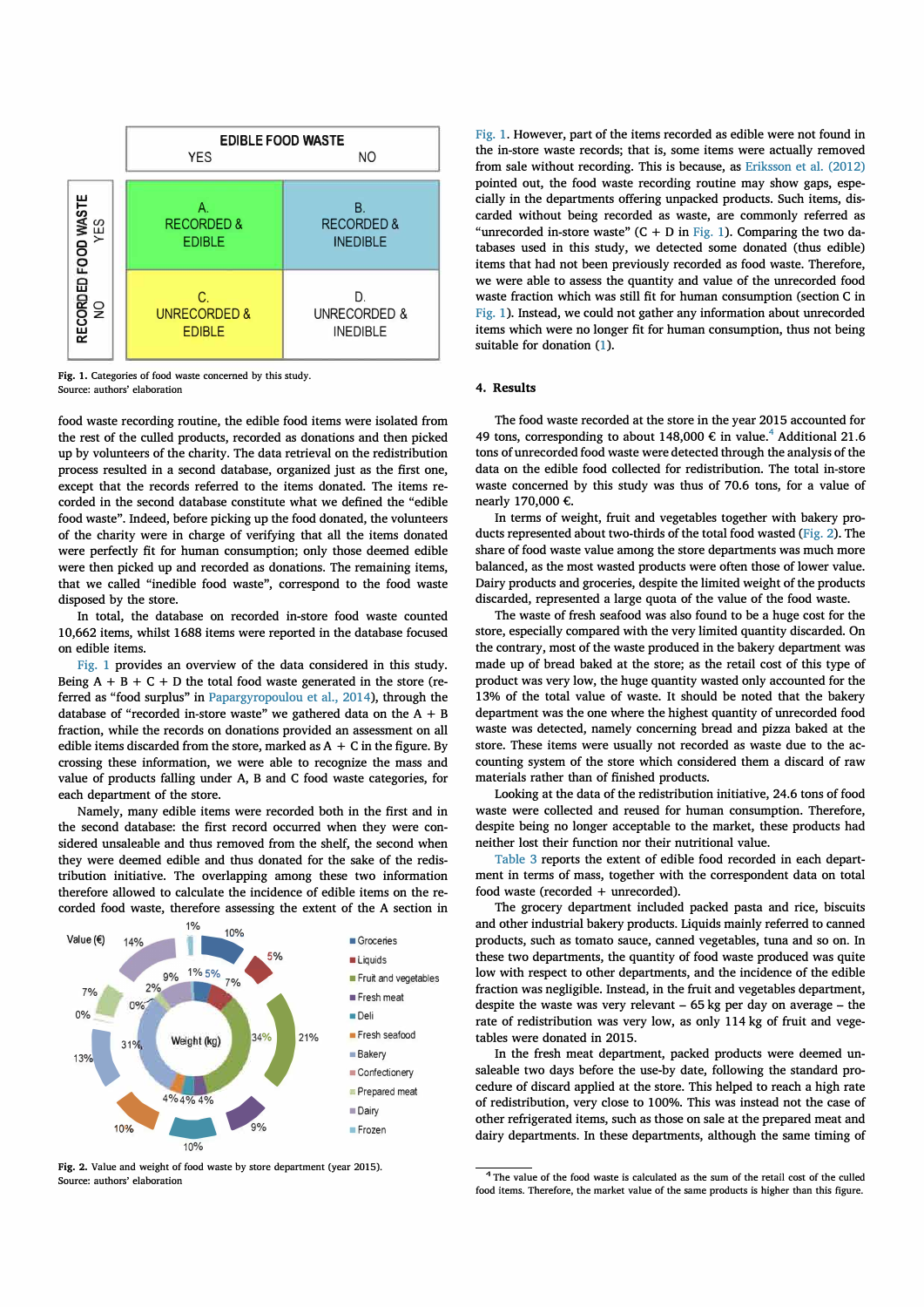### **Table 3**

**Extent of edible food by department ( data in kg) and occurrence.** 

| Department    | Food waste | Redistributed edible<br>fraction | Occurrence of edible<br>fraction |
|---------------|------------|----------------------------------|----------------------------------|
| Groceries     | 3667       | 164                              | 4.5%                             |
| Liquids       | 4912       | 0                                | 0%                               |
| Fruit and     | 24,035     | 114                              | 0.5%                             |
| vegetables    |            |                                  |                                  |
| Fresh meat    | 2771       | 2758                             | 99.5%                            |
| Deli          | 2475       | 0                                | 0%                               |
| Fresh seafood | 2493       | $\mathbf{2}$                     | 0.1%                             |
| <b>Bakery</b> | 21,599     | 21,511                           | 99.6%                            |
| Confectionery | 81         | 59                               | 73%                              |
| Prepared meat | 1367       | 8                                | 0.6%                             |
| Dairy         | 6627       | 21                               | 0.3%                             |
| Frozen        | 583        | 3                                | 0.5%                             |
| <b>TOTAL</b>  | 70,609     | 24,639                           | 34.9%                            |

**Table 4** 

**Value of waste and edible fraction by store department.** 

| Department           | Waste           | Redistributed edible<br>fraction | Incidence of edible<br>fraction |
|----------------------|-----------------|----------------------------------|---------------------------------|
| Groceries            | € 16,287        | €1144                            | 7,0%                            |
| Liquids              | € 9032          | € 2                              | 0,0%                            |
| Fruit and vegetables | € 36,372        | € 101                            | 0,3%                            |
| Fresh meat           | €14,740         | € 14,652                         | 99,4%                           |
| Deli                 | € 17,413        | € 0                              | 0,0%                            |
| Fresh seafood        | € 16,770        | € 34                             | 0,2%                            |
| <b>Bakery</b>        | € 21,854        | € 21,511                         | 98,4%                           |
| Confectionery        | € 197           | € 59                             | 30,0%                           |
| Prepared meat        | € 11,466        | € 60                             | 0,5%                            |
| Dairy                | € 23,736        | € 70                             | 0,3%                            |
| Frozen               | $\epsilon$ 2027 | $\epsilon$ 11                    | 0,5%                            |
| <b>TOTAL</b>         | € 169,893       | € 37,644                         | 22.2%                           |

discard applied, the collection of edible items concerned a tiny fraction of the whole waste.

It was already mentioned that most of the waste of the bakery and confectionery departments had not been recorded as waste, although collected for redistribution purposes. Besides the accounting issues causing this misalignment of data, it emerged very clearly that in this departments nearly ali the waste was still fit for human consumption.

The very low rates of edible products in the deli and frozen departments were largely expected. For what concerns the deli, most of waste is generated from the trimming of prepared meat and cheese served by the weight, or form leftovers too little to be sold, i.e. scraps that cannot be considered edible.

In terms of weight, 35% of the total food waste was redistributed. This food was thus perfectly edible and it could easily be reused for human consumption. In terms of mass, the extent of the disposed food waste was reduced by one-third in one year as a consequence of the activation of the redistribution initiative. In economic terms, the redistribution allowed to save 22.2% of food waste value (Table 4), mainly in the fresh meat and bakery departments. With the exception of fresh meat, the incidence of the edible fraction of waste was higher in weight than in value. Namely, the edible fraction of food waste from the bakery department represented more than a half of the total value of edible food waste. Such saving of money, however, had no impact on the business of the store, as the items were actually donated free of charge for redistribution purposes.

### **5. Discussion**

Results on the amount of in-store food waste broken down by department were somehow consistent with previous literature (Brancoli et al., 2017; Eriksson et al., 2012; Cicatiello et al., 2016; Beretta et al., 2013), where fruit and vegetables are usually accounted as the largest quota of food waste, representing between 60% and 70% of the tota! weight and about 20% of the total value of discarded products (34% and 21%, respectively, in our study).

For what concerns the dairy products, which are sometimes reported among the items with the highest rate of waste (Lebersorger and Schneider, 2014), it should be noted that many culled dairy products were not reported in the store's records because their discard was treated through take-back agreements with suppliers; in this case, the waste of these foods was realized anyway, but moving it back to another step of the food supply chain (Eriksson et al., 2017).

In the grocery and liquids departments, the generation of waste was mainly due to packaging defects (e.g. packaging misshapen or broken, soiling due to breaking or incorrect handling of products) and, more rarely, to the approaching of the best-before date. This is the reason why most of the products discarded in these departments were unfit for human consumption.

Results for the fruit and vegetables department showed a notable amount of waste. The main reason why these products were discarded was the decay which made them no longer acceptable for consumers (Loebnitz et al., 2015). Such suboptimal products were often considered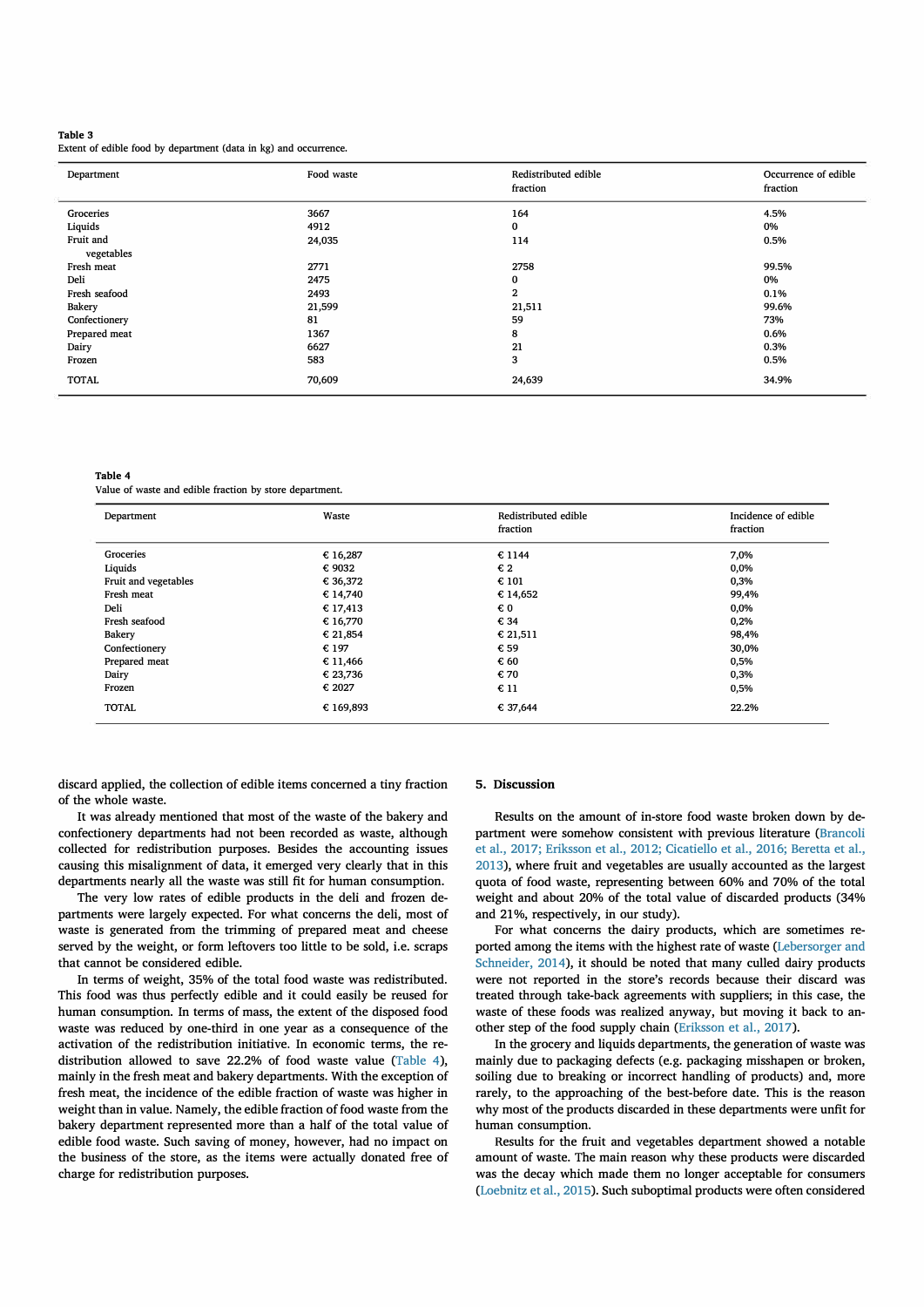

**Fig. 3. Overall results by food waste category.**  Source: authors' elaboration

not acceptable for redistribution neither: although part of them were probably still edible, there were significant safety concerns from the beneficiaries; therefore, only 114 kg of fruit and vegetables were donated in 2015.

The difference in redistribution rates between fresh meat products and other refrigerated items (e.g. prepared meat and dairy products) may be explained with a different level of attention by the store's staff in the selection of edible products for redistribution. This suggests that the quota of edible items could be underestimated in prepared meat and dairy departments, as some edible products (e.g. discarded two days before the use-by date) may have not been recorded as such in the data provided by the store management.

Nearly all the waste form the bakery and confectionery departments was still fit for human consumption. This result may be explained with the quality standards required by the customers, who expected to find, at any time of the day, freshly baked products. Another reason may be linked to the low cost of these products - processed and baked at the store - for the store management, compared to similar products delivered by suppliers, which makes more "acceptable" their waste for the store's management.

Therefore, the redistribution was concentrated in the departments of fresh meat and bakery, where the discard of food items was, in most cases, not linked to alteration of the products themselves. Where this was the case, e.g. in the fruit and vegetables department, the incidence of edible items in food waste was very low.

Results show that the edible fraction of this store's food waste accounted for 35% of the total mass. In the redistribution practiee, although the store's staff was responsible for the selection of the items to be redistributed, it was a duty of the collectors to check the quality of the food they were about to piek up; as it can be imagined, they were likely to be very demanding about safety and quality issues, in order to avoid hauling food that could possibly be disregarded by the final users or unsuitable for their needs. As a consequence, some edible food selected for redistribution by the store's staff could have been refused by the collectors, and therefore not recorded as "edible". It follows that the figures of edible food records we presented might be slightly underestimated, the edible fraction being "at least" 35%.

Through the redistribution initiative, the nutritional value of the donated items was recovered, by making them available for the people in need. An ethical function was also accomplished: bread is an icon of the Italian culture as well as an evocative symbol of the food needed for survival; meat is a main protein source and its consumption is commonly considered as a sign of opulence. Limiting the waste of these types of food is therefore an ethieal issue, besides being a business imperative. However, redistribution initiatives are not able to reduce retailers' economie loss linked to food waste disposal. Our results showed that the value of the edible fraction of food waste was not negligible, especially if compared to the profit margins of retail businesses, whieh are typically very low; estimates by the Food Marketing Institute report 1.7% of net profit after taxes for US supermarkets in 2015 (www.fmi.org). However, some studies suggest that a careful management of redistribution practices may produce economie savings for retailers (Aiello et al., 2014).

To this respect, it is interesting to note that, in this store, no reduced pricing strategies for suboptimal foods was implemented. Some studies to this regard suggest that selling the food items at a reduced price when they are approaching the expiration date may help retailers to find a compromise between satisfying consumers' desire of an optimal price-quality relation and reducing food waste (Aschemann-Witzel et al., 2015). However, the implications of these strategies on overpurchasing, and therefore on the extent of household food waste, are still underexplored (Aschemann-Witzel et al., 2017).

Fig. 3 recaps the overall results with respect to the food waste categories defined in the methodology (see Fig. 1).

The 70.6 tons of food waste reported in the store data were divided among the three food waste categories concerned by this study. In generai, the extent of unrecorded food waste was higher than expected, the edible fraction of unrecorded food waste alone accounting for 30% of the total food waste. Unrecording especially occurred in the bakery department, where less than 1% of the wasted bread was recorded. We may attempt a comparison with Eriksson et al. (2012), where figures of unrecorded food waste were reported for fruit and vegetables in six Swedish retail outlets: 0.3% of deliveries was wasted without recording, against 0.99% whieh was wasted with recording; therefore, in Eriksson et al. (2012) unrecorded food waste was estimated as a + 30% over recorded food waste. In this study, this ratio was quite higher, as the detected unrecorded food waste represented  $a + 44%$  over the recorded quantity of food waste. This suggests that a thorough recording of waste is necessary to gather reliable data, especially in the departments dealing with fresh products, whieh are more likely to remain unrecorded. It should also be noted that, if unrecorded food waste was taken into account, the contribution of retailers to the generation of the total food waste along the chain, which is now estimated in 5% (Stenmarck et al., 2016), may be reconsidered.

The grey areas in Fig. 3 (named X and Y respectively) represent possible bias in the results herein discussed. X refers to edible items in recorded food waste that might have not been registered as such because of refusal by the collectors in charge of pieking up the products of the redistribution initiative, or due to inefficiencies in the separation of edible and inedible items by the store staff. However, since the redistribution routine was well established at the store at the time of data collection, we may assume this bias to be very low. A possibly more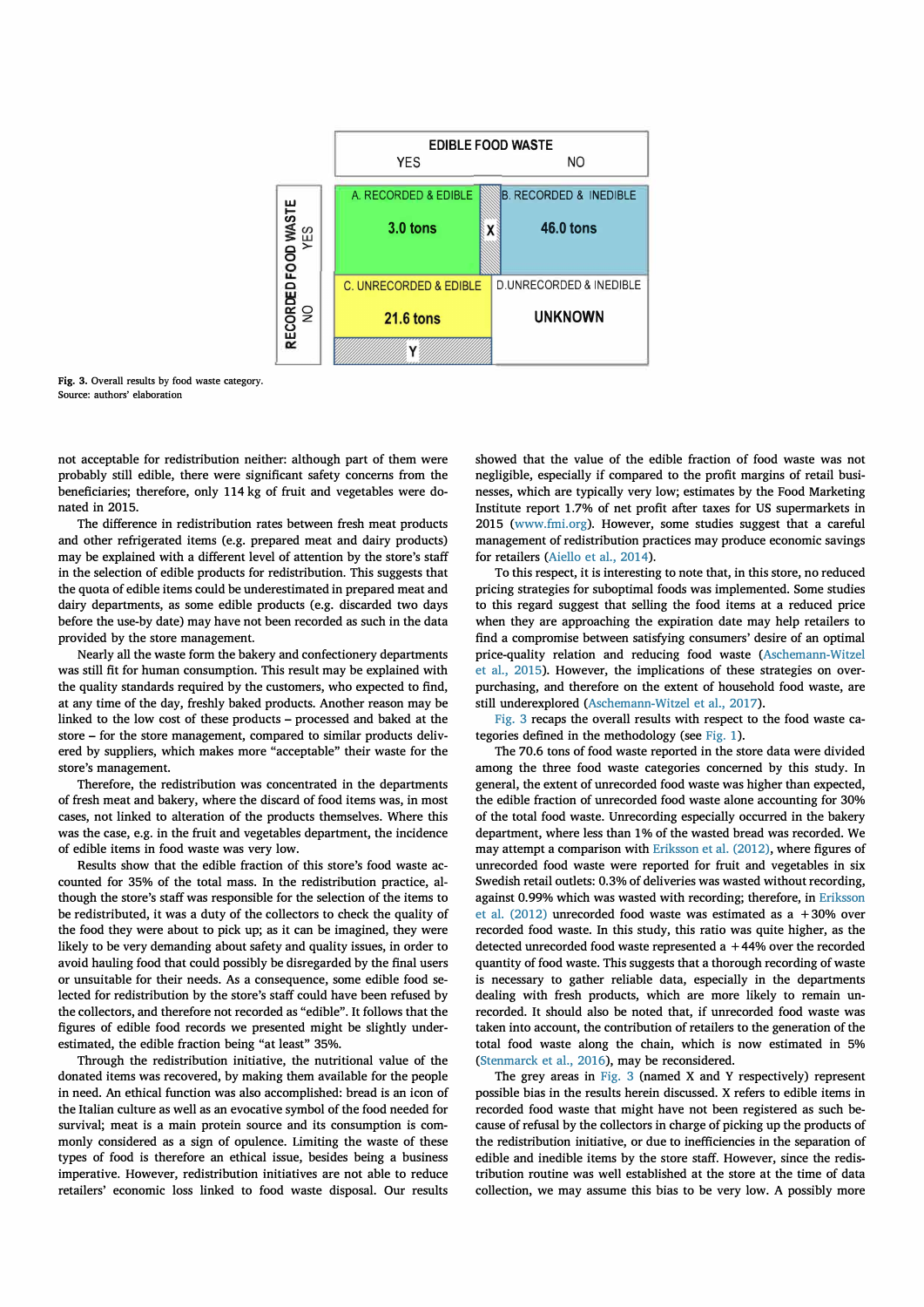significant error in the data presented  $(Y \text{ in Fig. 3})$  refers to the existence of more edible items in unrecorded food waste, which were not tracked in the data. This might have been due to difficulties in the collection of edible products in some store departments. Just to make an example, in the deli department, most of the ready-to-eat foods cooked at the store and unsold at the end of the day were not collected for redistribution nor recorded as food waste.

In evaluating the findings of the study, the limitations of the analysis should be kept in mind. First, the results are likely to be strongly influenced by the features of the store selected in the case study, namely the supply management practices and the marketing strategies. However, in large retailers the stock managing practices are well standardized, therefore it can be assumed that the evidences of this study can be carefully generalized. Second, the food waste data recorded may be slightly biased as a consequence of possible missing data and/or unrecorded food waste which was not detected (Eriksson et al., 2012).

### **6. Conclusions**

Unlike most of the other stakeholders of the food chain, retailers are likely to be very keen to implement actions aimed at reducing food waste, as it represents a loss in their business, and a risk for their already very narrow - margins. Moreover, previous studies support the assumption that a significant part of retail food waste may still be suitable for human consumption, therefore having a higher degree of "recoverability" (Garrone et al., 2014a) with respect to other stages of the supply chain.

In this study we analysed two complementary sets of detailed food waste records provided by one large retail store in Italy. We investigated the quantity and value of different fractions of the store's food waste, broken down by department. Namely, we were able to assess the quota of edible food waste with respect to the inedible fraction, as well as to detect relevant amounts of wasted products which had not been recorded.

Results disclosed that during one year 70.6 tons of food (nearly 170,000 € in terms of value) were wasted, out of which only 49.0 tons were recorded. Consistently with previous studies dealing with retail food waste quantification, most of food waste was represented by bakery products and fresh fruit and vegetables. Out of the total food waste, we found that nearly 25 tons of food were still perfectly suit for human consumption, and could therefore be collected and donated for human consumption purposes. This means that at least 35% of the total food waste produced at the store did not lose its original function and could be actually saved from wasting. The extent of the edible fraction was particularly relevant in the fresh meat and bakery departments, where the discard of products was typically not linked to deterioration, rather it was a consequence of the standard procedure of products handling with respect to expiration dates. This procedure is largely shared by retail stores, and can be considered non-specific for the store analysed.

Results also showed a very significant amount of unrecorded food waste, confirming the intuition of Eriksson et al. (2012) that significant gaps exist in the food waste recording procedure at retail stores, and that they are likely to be more frequent for fresh products.

The evidences provided by this study suggest that a comprehensive strategy against food waste at the store level may develop along two trajectories. On the one hand, the internal management of the offer may be revised in order to reduce to any possible extent the quantity of food discarded, and the consequent business loss. This can be very relevant, as we have seen, for goods produced within the store, e.g. bread and freshly baked products. Reduced price strategies for products approaching the expiration date may be considered to this respect, although the claim associated with such offers, as well as the effect of these strategies on the total extent of food waste along the supply chain (especially at households) should be further investigated (Aschemann-

Witzel et al., 2017). On the other hand, retailers should be aware that much of the food waste produced at store is still edible. Setting strategies to allow its reuse for human consumption purposes appears to be, besides an ethical concern, a huge opportunity to improve their image in front of consumers, under a Corporate Social Responsibility perspective (Garrone et al., 2014b). Indeed, environmental savings as well as social benefits for the community can be produced when redistribution initiatives are put in place (Eriksson and Spångberg, 2017; Eriksson et al., 2015; Cicatiello et al., 2016). However, even when redistribution practices are implemented, there are no direct economie savings for retailers, although significant economie benefits for the charities involved can be accounted.

Many questions remain unanswered in the study of retail food waste dynamics. With respect to the issues raised by this study, the main topics of prospective research may be outlined as follows: (i) quantifying unrecorded food waste in a larger sample of stores, as its extent may be very significant with respect to the amount of retail food waste currently considered for national and global estimates; (ii) studying the underpinning causes of food waste at stores in relation to different products management practices, following Eriksson et al. (2017); (iii) assessing the effectiveness of strategies against food waste, in terms of benefits for the retailers and/or for the community as a whole.

### **Acknowledgements**

This research is a part of the project REDUCE, funded by the Italian Ministry of the Environment [RINDEC-2015-0000088] and coordinated by Alma Mater Studiorum University of Bologna. The generai aim of the project is to contribute to reducing food waste at the national level, by quantifying food waste in Italy and proposing preventive measures to reduce food waste at different stages of the food chain.

### **References**

- Abeliotis, K., Lasaridi, K., Costarelli, V., Chroni, C., 2015. The implications of food waste **generation on climate change: the case of Greece. Sustainable Prod. Consum. 3, 8-14.**
- **Aiello, G., Enea, M., Muriana, C., 2014. Economie benefits from food recovery at the retail stage: an application to Italian food chains. Waste Manage. 34 (7), 1306-1316.**
- **Alexander, C., Smaje, C., 2008. Surplus retail food redistribution: an analysis of a third sector model. Resour. Conserv. Recycl. 52 (11), 1290-1298.**
- **Aschemann-Witzel, J., de Hooge, I., Amani, P., Bech-Larsen, T., Oostindjer, M., 2015. Consumer-related food waste: causes and potential for action. Sustainability 7 (6), 6457-6477.**
- **Aschemann-Witzel, J., Jensen, J.H., Jensen, M.H., Kulikovskaja, V., 2017. Consumer behaviour towards price-reduced suboptimal foods in the supermarket and the relation to food waste in households. Appetite 116, 246-258. http://dx.doi.org/10. 1016/j.appet.2017.05.013.**
- **Avery, D.R., Mckay, P.F., Hunter, E.M., 2012. Demography and disappearing merchandise: how older workforces influence retail shrinkage. J. Organ. Behav. 33 (1), 105-120.**
- **Beretta, C., Stoessel, F., Baier, U., Hellweg, S., 2013. Quantifying food losses and the potential for reduction in Switzerland. Waste Manage. 33 (3), 764-773.**
- **Brancoli, P., Rousta, K., Bolton, K., 2017. Llfe cycle assessment of supermarket food waste. Resources. Conserv. Recycl. 118, 39-46.**
- Buzby, J.C., Hyman, J., 2012. Total and per capita value of food loss in the United States. **Food Policy 37 (5), 561-570.**
- **Buzby, J.C., Bentley, J.T., Padera, B., Ammon, C., Campuzano, J., 2015. Estimated fresh produce shrink and food loss in US supermarkets. Agriculture 5 (3), 626-648.**
- **Buzby, J.C., Bentley, J.T., Padera, B., Ammon, C., Campuzano Ammon, J.C., 2016. Updated supermarket shrink estimates for fresh foods and their implications for ERS loss-Adjusted food availability data. Economie Information Bulletin Number 155. pp. b 155. https://www.ers.usda.gov/webdocs/publications/ ei/59692\_eib 155. pdf.**
- **Canali, M., Amani, P., Aramyan, L., Gheoldus, M., Moates, G., 6stergren, K., Silvennoinen, K., Waldron, K., Vittuari, M., 2016. Food waste drivers in europe, from identification to possible interventions. Sustainability 9 (1), 37.**
- **Choudhury, M.L., 2006. Recent Developments in Reducing Postharvest Losses in the Asia-Pacific Region. From: Postharvest Management of Fruit and Vegetables in the Asia-Pacific Region. APO.**
- **Cicatiello, C., Pancino, B., Pascucci, S., Franco, S., 2015. Relationship pattems in food purchase: observing social interactions in different shopping environments. J. Agric. Environ. Ethics 28, 21-42.**
- **Cicatiello, C., Franco, S., Pancino, B., Blasi, E., 2016. The value of food waste: an exploratory study on retailing. J. Retail. Consum. Serv. 30, 96-104.**
- **De Laurentiis, V., Hunt, D.V., Rogers, C.D., 2016. Overcoming food security challenges within an Energy/Water/Food nexus (EWFN) approach. Sustainability 8, 95.**